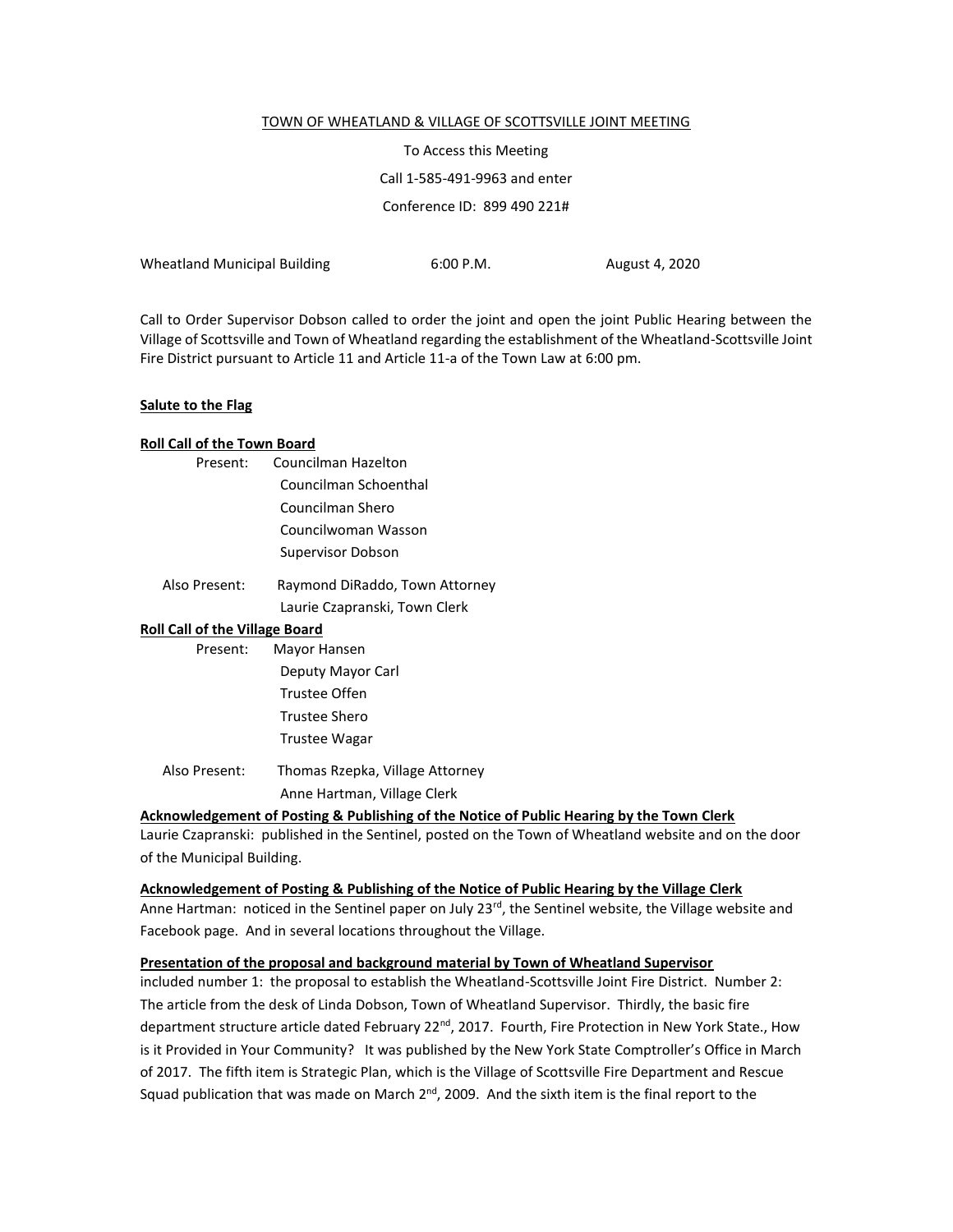Wheatland Town Supervisor from Special Advisory Committee, January 28<sup>th</sup>, 2013. Lastly, the Town of Wheatland, Village of Scottsville informational meeting PowerPoint from November 2019.

#### **Review of SEQRA**

The establishment of the fire district is an unlisted action under the New York State Quality Review Act.

 Because this SEQRA analysis involves both the establishment of a fire district under Town Law, there is a second component, and that second component is the dissolution of the Wheatland Fire Protection District , which is process that is going simultaneously with the process of establishing the fire district .

It is because of the two things going on simultaneously that the Village has nothing to say about the dissolution of the fire protection district. That is why in the last meeting the Village allowed the Town of Wheatland to assume lead agency status under SEQR.

 A short environmental Assessment form has been prepared and based upon Part One and Part Two and Three of that form the Town Board will, after commencement and close of the public hearing make a SEQR resolution of significance. That is really the background of SEQR.

#### **Public Comment Period**

Robert Emerson, 228 Briarwood Lane, Scottsville - good idea, wanted to come in person and put name in to get appointed as Fire Commissioner

Steve Leasure, 610 North Road, Scottsville - reviewed all the material that has been provided, neither for nor against the proposal, against the procedure that has been taken. Would like to see more financial projections, it will net higher taxes

#### **Motion to close the Public Hearing by the Town of Wheatland**

**Motion** made by Councilwoman Wasson and seconded by Councilman Hazelton to close the public hearing by the Town of Wheatland at 6:18 pm.

| AYF | Councilwoman Wasson | <b>AYF</b> |
|-----|---------------------|------------|
| AYF | Supervisor Dobson   | AYE        |
| AYF |                     |            |
|     |                     |            |

## **Motion to close the Public Hearing by the Village of Scottsville**

**Motion** made by Deputy Mayor Carl and seconded by Trustee Wagar to close the public hearing by the Town of Wheatland at 6:18 pm.

| Vote: Carries (5-0) |     |                        |            |
|---------------------|-----|------------------------|------------|
| Mayor Hansen        | AYF | Trustee Christie Offen | <b>AYF</b> |
| Deputy Mayor Carl   | AYF | Trustee Leslie Wagar   | AYE        |
| Trustee Todd Shero  | AYF |                        |            |

#### **SEQRA Determination**

**Establishment of the Wheatland-Scottsville Joint Fire District Dissolution of the Wheatland Fire Protection District Resolution Adopting Environmental Significance Determination**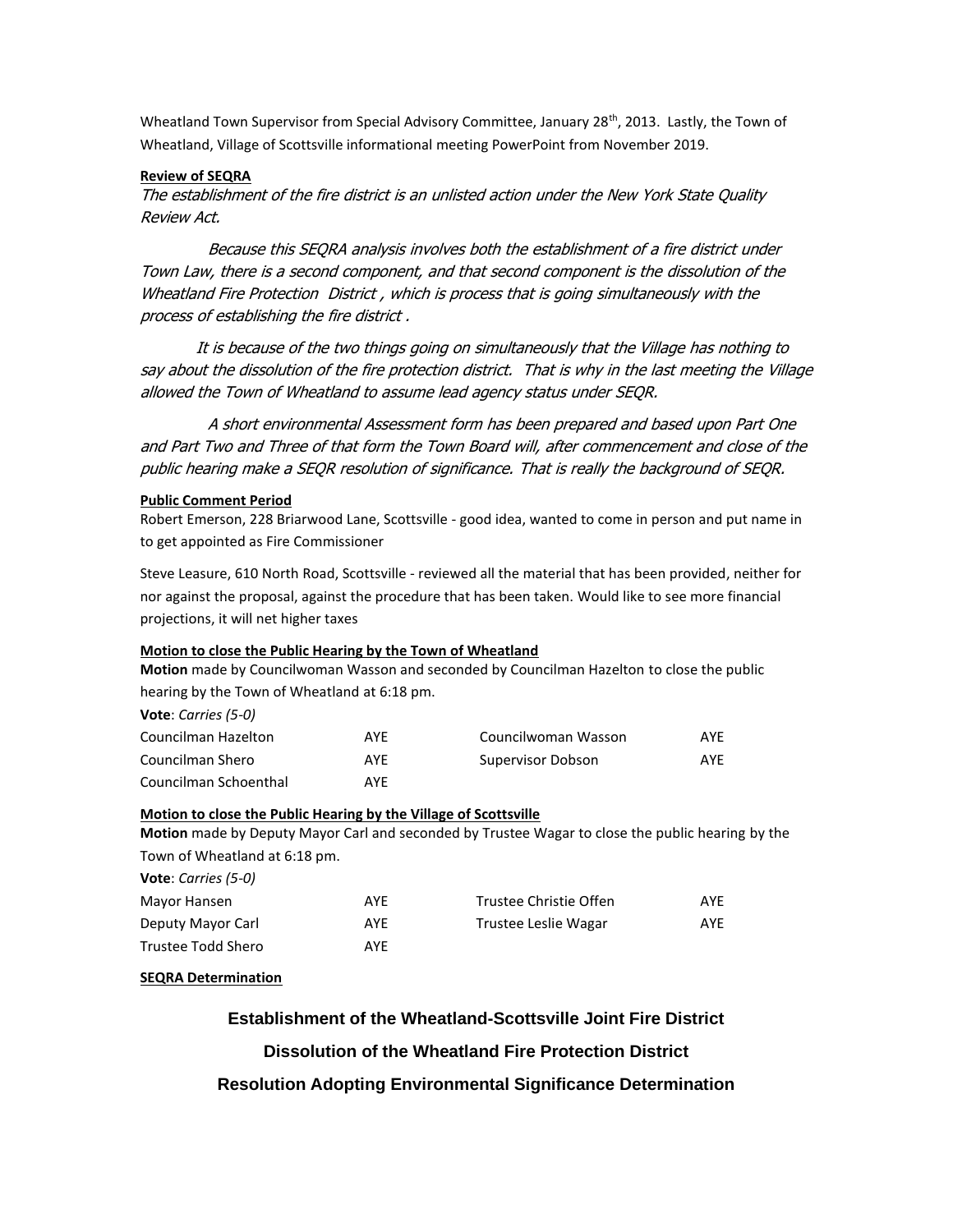**Whereas**, the Town Board of the Town of Wheatland, and the Village Board of the Village of Scottsville (the Boards), have proposed to establish a Joint Fire District, known as the Wheatland-Scottsville Joint Fire District encompassing part of the Town of Wheatland and the Village of Scottsville, and, if so established, to dissolve the Town of Wheatland Fire Protection District; and,

**Whereas**, the establishment of the Wheatland-Scottsville Joint Fire District, and the Dissolution of the Town of Wheatland Fire Protection District are actions subject to the New York State Environmental Quality Review Act (SEQRA); and,

**Whereas,** the proposed actions are unlisted actions pursuant to SEQRA; and,

Whereas, the Boards are the only agencies involved in the actions and on July 16<sup>th</sup> 2020, the Village Board of Scottsville and the Town Board of Wheatland designated the Town Board of the Town of Wheatland as Lead Agency in the SEQRA review of this action and, accordingly, that the determination of the Lead Agency shall be binding on the involved agencies pursuant to 6NYCRR 617.6(b)(3)(iii);

**Whereas,** such determination has been sent to all involved or interested agencies,

**Whereas,** the proposal has been accompanied by a Short Environmental Assessment Form (SFEAF) which has been reviewed by the boards as involved agencies; and,

Whereas, a joint public hearing on the proposal was conducted on August 4<sup>th</sup>, 2020 by the Town Board of Wheatland and the Village Board of Trustees of Scottsville, and the comments and testimony heard at that hearing have been taken into consideration by the Boards; and,

**Whereas,** a separate meeting was held by the Town Board of The Town of Wheatland on July 16, 2020, the Town Board of Wheatland endorsed the Dissolution Plan for the Wheatland Fire Protection District and set a public hearing on the Dissolution Plan for August 20, 2020; and,

**Whereas,** a separate public hearing on the Dissolution Plan is to be conducted by the Town Board of the Town of Wheatland on August 20, 2020, and the comments and testimony heard at those hearings will be taken into consideration by the Town Board in making its determination to dissolve, and,

**Whereas,** the Town Board of the Town of Wheatland, as Lead Agency, has completed the Parts 1, II and III of the SFEAF, which has been reviewed by the Boards.

**Accordingly**, the Town Board of the Town of Wheatland, as Lead Agency and in accordance with 6NYCRR Part 617, determines that based on the information and analysis cited above and any supporting documentation, that the proposed action **WILL NOT** result in any significant adverse environmental impact.

#### **Motion by Town Board to approve Resolution adopting Environmental Determination**

**Motion** made by Councilman Schoenthal and seconded by Councilman Hazelton of the Town Board to approve the resolution adopting the environmental determination.

| Vote: Carries (5-0)   |     |                     |     |
|-----------------------|-----|---------------------|-----|
| Councilman Hazelton   | AYF | Councilwoman Wasson | AYF |
| Councilman Shero      | AYF | Supervisor Dobson   | AYF |
| Councilman Schoenthal | AYF |                     |     |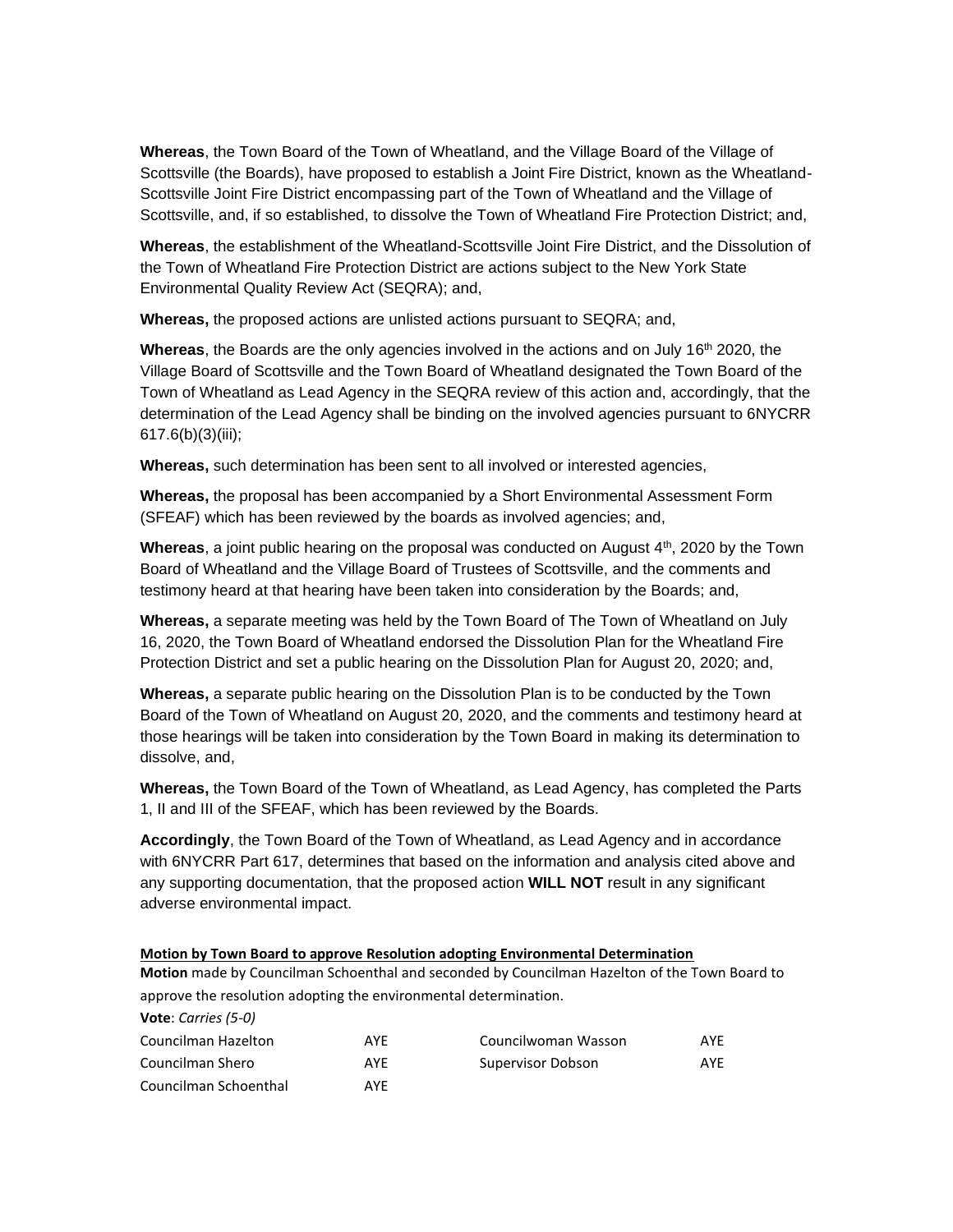# *ESTABLISHMENT OF THE WHEATLAND-SCOTTSVILLE JOINT FIRE DISTRICT RESOLUTION*

*WHEREAS, The Board of Trustees of the Village of Scottsville and the Town Board of the Town of Wheatland, Monroe County, New York (The Boards) having determined it to be in the public interest of the citizens of the Village of Scottsville and those citizens in the Town of Wheatland within the geographic area of the Wheatland Fire Protection District to participate in a joint meeting to consider the proposal regarding the establishment of a joint fire district, to be called the Wheatland-Scottsville Joint Fire District,( Joint Fire District or Fire District ) and* 

*WHEREAS, The Boards having met at such joint meeting held on July 16th , 2020 whereby the Boards determined it to be in the public interest to make the proposal dated July 8, 2020 to establish a joint fire district to be called the Wheatland-Scottsville Joint Fire District, and* 

*WHEREAS, said proposed joint fire district is to encompass the entire Village of Scottsville and the Town of Wheatland excepting those land within the Mumford Fire District all located within the County of Monroe State of New York.* 

*WHEREAS, the object and purposes for which it is proposed that a new fire district be created is*  to provide fire protection within the areas of the proposed Wheatland-Scottsville Joint Fire District, *and* 

*WHEREAS, at said joint meeting held on July 16,2020, the Boards determined it to be in the public interest to hold a public hearing on the proposal to establish the Joint Fire District, pursuant to Article 11 and 11-A of the Town Law, encompassing the area as stated herein, and the Boards having set the Public Hearing for this date, and* 

*WHEREAS, at said joint meeting held on July 16, 2020 the Boards designated the Town Board of the Town of Wheatland as lead agency for the purposes of environmental review pursuant to the New York State Environmental Quality Review Act (SEQRA) regarding the establishment of the joint fire district, and*

*WHEREAS, prior to the plan's adoption the Village and Town requested special legislation from the New York State legislature, (Assembly bill A10403 and Senate Bill S 8133), to facilitate the establishment of the joint district, that special legislation's passage was dubious because of the legislative agenda in Albany having matters of higher priority and importance, and* 

*WHEREAS, recent communication from Albany make the passage of such special legislation*  possible, though not certain and if such legislation be enacted, it will facilitate the establishment of *the fire district, and by the content of the special legislation modify the proposal date July 8, 2020, in certain respects,* 

*WHEREAS, a joint public hearing was held at the Wheatland Municipal Building in the Village of Scottsville, Town of Wheatland, State of New York on August 4, 2020 at 6:00 P.M, at which time all persons interested in the establishment of the joint fire district were heard, either in person or remotely, and at the public hearing the proposal of July 8, 2020 was discussed as was the impact of the special legislation on the proposal if passed and made into law, and* 

*WHEREAS the following resolution was presented for discussion at the public hearing:*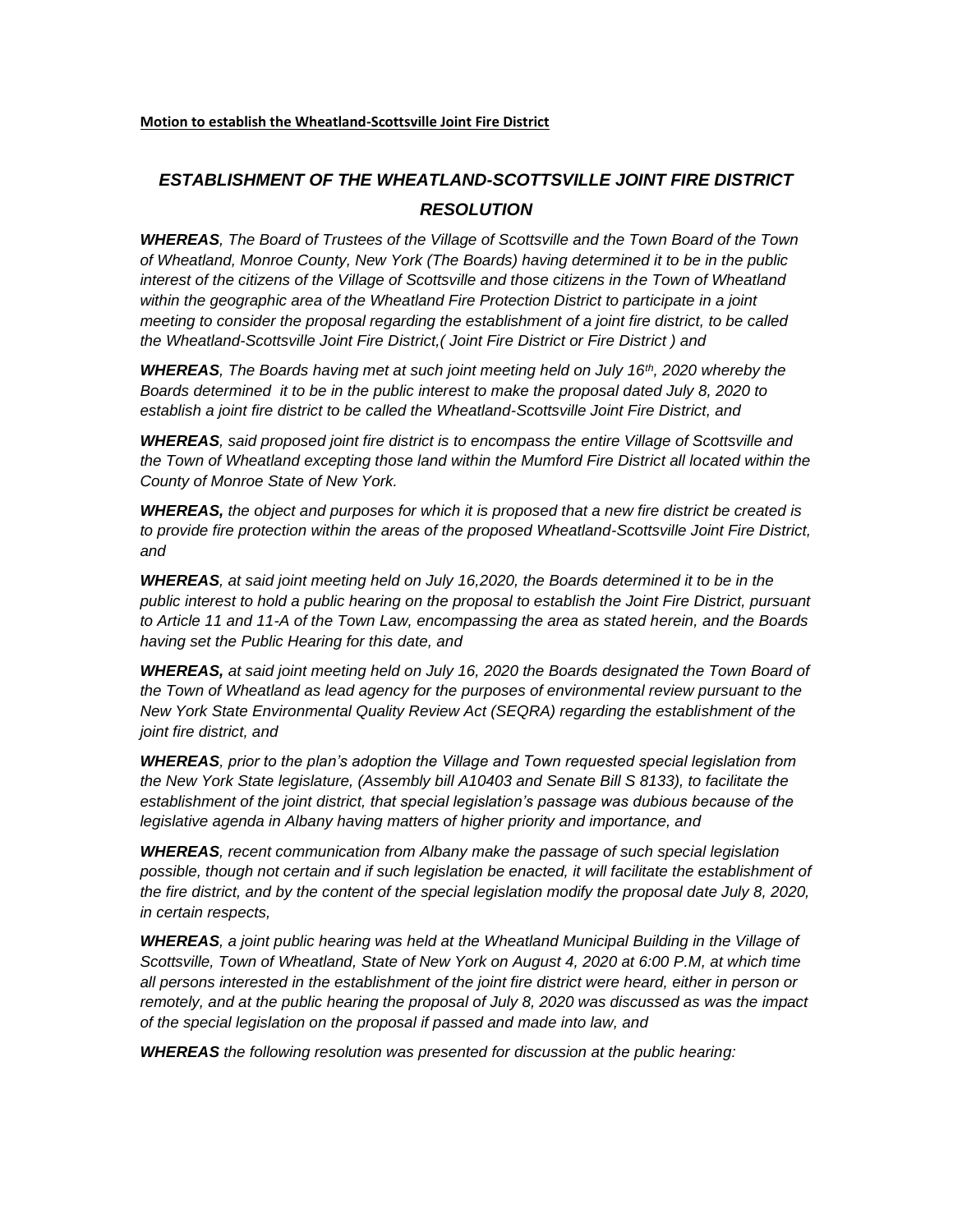*A RESOLUTION AUTHORIZING THE BOARD OF TRUSTEES OF THE VILLAGE OF SCOTTSVILLE AND THE TOWN BOARD OF THE TOWN OF WHEATLAND, MONROE COUNTY, NEW YORK, TO ESTABLISH A JOINT FIRE DISTRICT TO BE KNOWN AS THE WHEATLAND-SCOTTSVILLE JOINT FIRE DISTRICT, WHICH FIRE DISTRICT WILL ENCOMPASS THE ENTIRE VILLAGE OF SCOTTSVILLE AND THE TOWN OF WHEATLAND EXCEPTING THOSE LAND WITHIN THE MUMFORD FIRE DISTRICT ALL LOCATED WITHIN THE COUNTY OF MONROE STATE OF NEW YORK., SUBJECT TO THE TERMS AND CONDITIONS AS SET FORTH IN THE PROPOSAL DATED JULY 8, 2020, AS MAY BE MODIFIED OR IMPACTED BY SPECIAL LEGISLATION CONTAINED IN ASSEMBLY BILL A10403 AND SENATE BILL S 8133 AND PASSED INTO LAW , AND* 

*WHEREAS, Prior to the adoption of this resolution, the Town Board of the Town of Wheatland, as*  lead agency, pursuant to SEQRA has determined that the establishment of the joint fire district *will not have a significant adverse environmental impact and that a Draft Environmental Impact Statement will not be prepared. Accordingly, The Town Board of the Town of Wheatland pursuant to SEQRA, has issued a Negative Declaration and Notice of Determination of Non-Significance, regarding the creation of such joint district.*

# *NOW THEREFORE BE IT*

*RESOLVED That based upon the evidence given at the public hearing, the prior reports and studies mentioned at such Public Hearing as part of the record and after considering the objections to the Establishment of the Wheatland-Scottsville Joint Fire District and after discussion of the proposal dated July 8, 2020, (as may be modified or impacted by Special Legislation contained In Assembly Bill A10403 and Senate Bill S 8133 ), the Board of Trustees of the Village of Scottsville and the Town Board of the Town of Wheatland, Monroe County, New York ( The Boards), it is in the public interest to hereby establish a joint fire district pursuant to New York State Law , to be known as the Wheatland-Scottsville Joint Fire District, which fire district will encompass the entire Village of Scottsville and the Town of Wheatland excepting those land within the Mumford Fire District all located within the County of Monroe State of New York, and it is further* 

*RESOLVED, That in accordance with the proposal date July 8, 2020, the following five (5) individuals are appointed by the Boards as the initial Board of Fire Commissioners of the Wheatland-Scottsville Joint Fire District, the above appointment to expire on December 31, 2020*

*Jay Coates 127 South Road Scottsville, NY 14546*

*Dr. Theodore Hirokawa 1313 North Road Scottsville, NY 14546*

*Tim Hallock 19 Rochester Street Scottsville, NY 14546*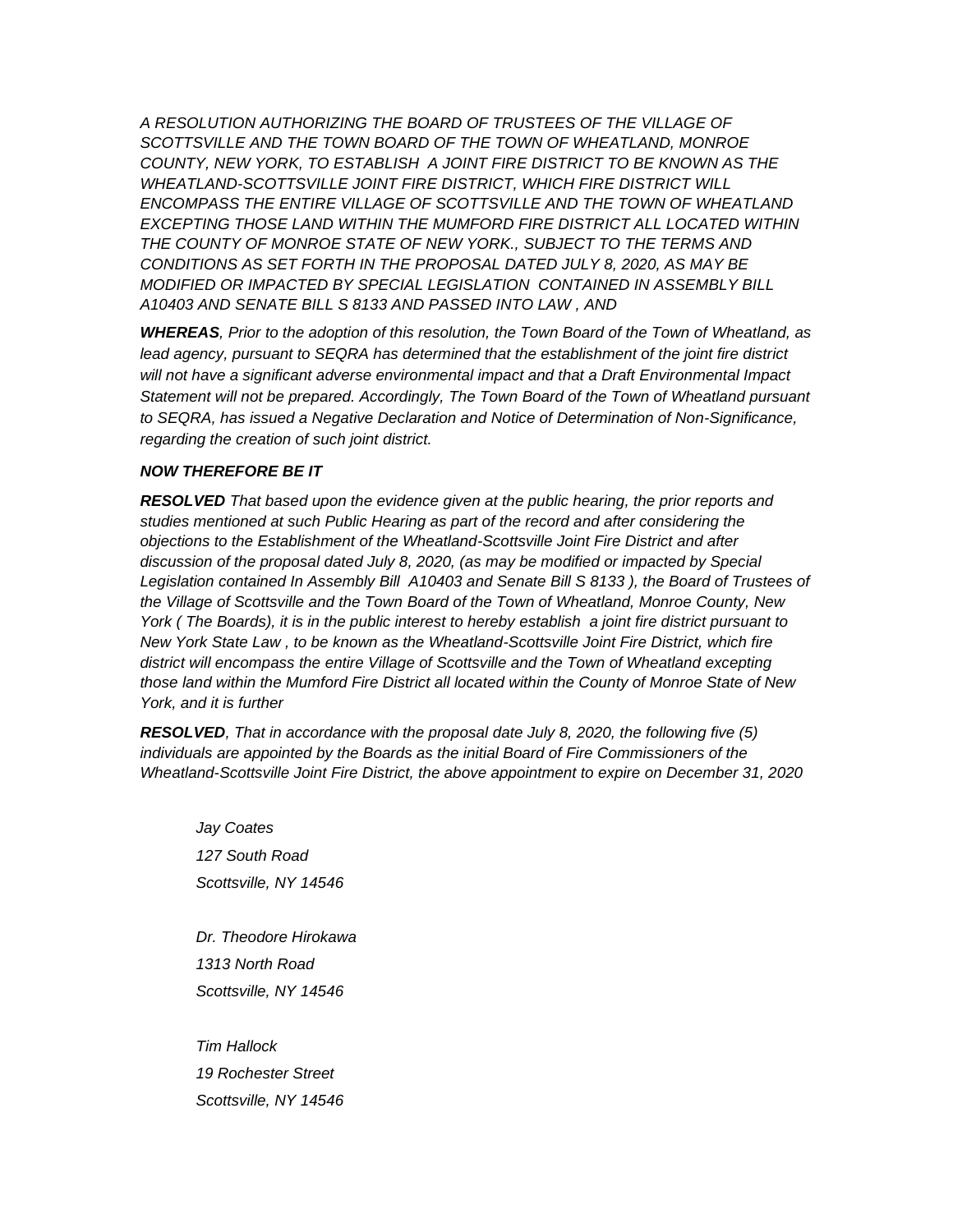*Jon Barker 6 Sanhurst Drive Scottsville, NY 14546*

*Dave Merritt*

*21 Caledonia Avenue Scottsville, NY 14546, and* 

*That Carol Brown*

*89 West Cavalier Road Scottsville, New York 14546,* 

*is appointed the Treasurer of the Wheatland-Scottsville Joint Fire District, the above appointment to expire on December 31, 2020, and it is further*

*RESOLVED that the resolution that was presented to the Board for their consideration to wit.*

*A RESOLUTION AUTHORIZING THE BOARD OF TRUSTEES OF THE VILLAGE OF SCOTTSVILLE AND THE TOWN BOARD OF THE TOWN OF WHEATLAND, MONROE COUNTY, NEW YORK, TO ESTABLISH A JOINT FIRE DISTRICT TO BE KNOWN AS THE WHEATLAND-SCOTTSVILLE JOINT FIRE DISTRICT, WHICH FIRE DISTRICT WILL ENCOMPASS THE ENTIRE VILLAGE OF SCOTTSVILLE AND THE TOWN OF WHEATLAND EXCEPTING THOSE LAND WITHIN THE MUMFORD FIRE DISTRICT ALL LOCATED WITHIN*  THE COUNTY OF MONROE STATE OF NEW YORK., SUBJECT TO THE TERMS AND *CONDITIONS AS SET FORTH IN THE PROPOSAL DATED JULY 8, 2020 , AS MAY BE MODIFIED OR IMPACTED BY SPECIAL LEGISLATION CONTAINED IN ASSEMBLY BILL A10403 AND SENATE BILL S 8133 AND PASSED INTO LAW , and be it further* 

## *RESOLVED*

*The Wheatland-Scottsville Joint Fire District, established herein, by its Board of Fire Commissioners of are allowed to acquire real property or easements, without the permission of the Board of Trustees of the Village of Scottsville and the Town Board of the Town of Wheatland,*

*On the motion of the Boards, this resolution is subject to a permissive referendum this entire resolution was thereupon duly declared to have been adopted, subject to a permissive referendum, and shall not take effect until 30 days has elapsed after its adoption, or unless approved at a special election of the qualified voters of the Village of Scottsville and the Wheatland Fire Protection District after a proper petition calling for such special election is filed with the Village Clerk of the Village of Scottsville and Town Clerk of the Town of Wheatland within the time permitted by law.*

#### *Village Board*

| Vote: Carries (5-0) |     |                        |     |
|---------------------|-----|------------------------|-----|
| Mayor Hansen        | AYF | Trustee Christie Offen | AYE |
| Deputy Mayor Carl   | AYE | Trustee Leslie Wagar   | AYE |
| Trustee Todd Shero  | AYF |                        |     |